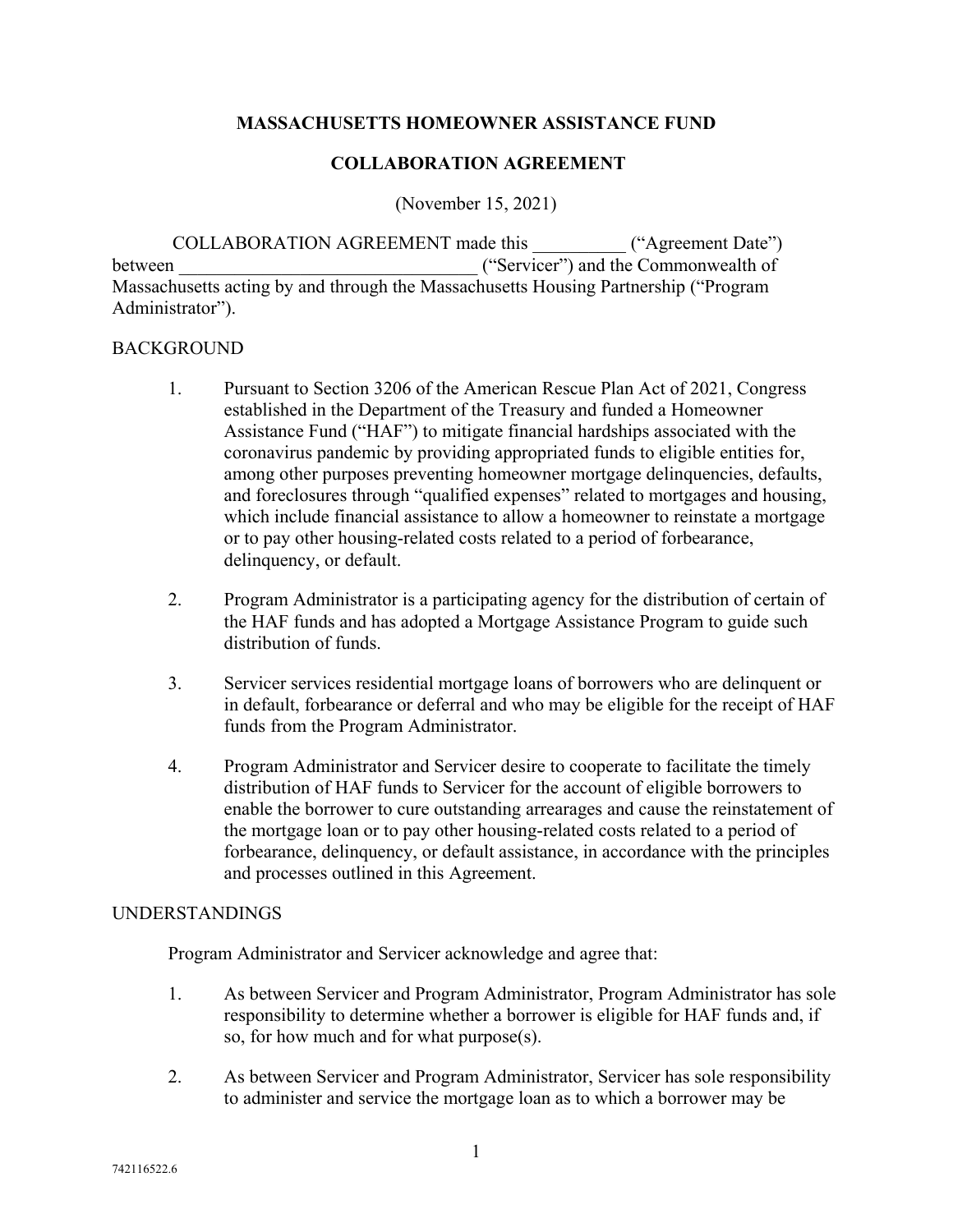eligible for HAF funds, including to determine the amounts of either any outstanding arrearages that the borrower may owe on a mortgage loan in order to reinstate the mortgage loan or to enable the borrower to pay other housing related costs related to a period of forbearance, delinquency, or default.

- 3. Servicer administers and services any such mortgage loan in accordance with applicable law, a third-party servicing agreement, applicable insurance policies. and potentially other contractual requirements. Nothing in this Agreement is intended to require, or will require, Servicer to violate or breach these requirements.
- 4. Program Administrator may contact Servicer, or Servicer, with proper authorization from the borrower, may contact Program Administrator, about the potential availability of HAF funds to cure a particular borrower's arrearages or to pay other housing-related costs related to a period of forbearance, delinquency, or default.
- 5. Subject to the receipt of an executed "Borrower Consent Form" contained within the HAF application authorizing Servicer to share with Program Administrator information about the status of borrower's mortgage loan, Servicer will share such information with Program Administrator through a mutually agreeable form of common data file, or other mutually-agreed upon format. Program Administrator in turn will evaluate such information, determine if the borrower is eligible for HAF funds and, if so, for how much and for what purposes(s) and share such determinations with the borrower and Servicer.
- 6. If the amount of approved HAF funds is insufficient to cure any arrearage or pay other outstanding amounts due under the mortgage loan, Program Administrator may consult with the borrower to discuss borrower's willingness and ability, either directly or through other third parties, to supplement the available HAF funds to cure such arrearage or pay other outstanding amounts due under the mortgage loan and Program Administrator will notify Servicer accordingly.
- 7. If the amount of approved HAF funds is sufficient to cure any arrearage or pay other outstanding amounts due under the mortgage loan, either alone or in combination with any other funds payable by or on behalf of borrower, Program Administrator and Servicer will cooperate to facilitate the timely distribution of HAF funds by Program Administrator to Servicer for the account of the borrower and the timely application by Servicer of such funds (and any other funds paid by or on behalf of borrower) to the account of the borrower, in accordance with applicable law and servicer's standard policies and procedures for handling mortgage payments.
- 8. Both Servicer and Administrator agree that time is of the essence in Program Administrator's determination of a borrower's eligibility for HAF and the subsequent distribution and application of HAF funds. Timely application by Servicer of sufficient HAF funds and other supplementary funds for the account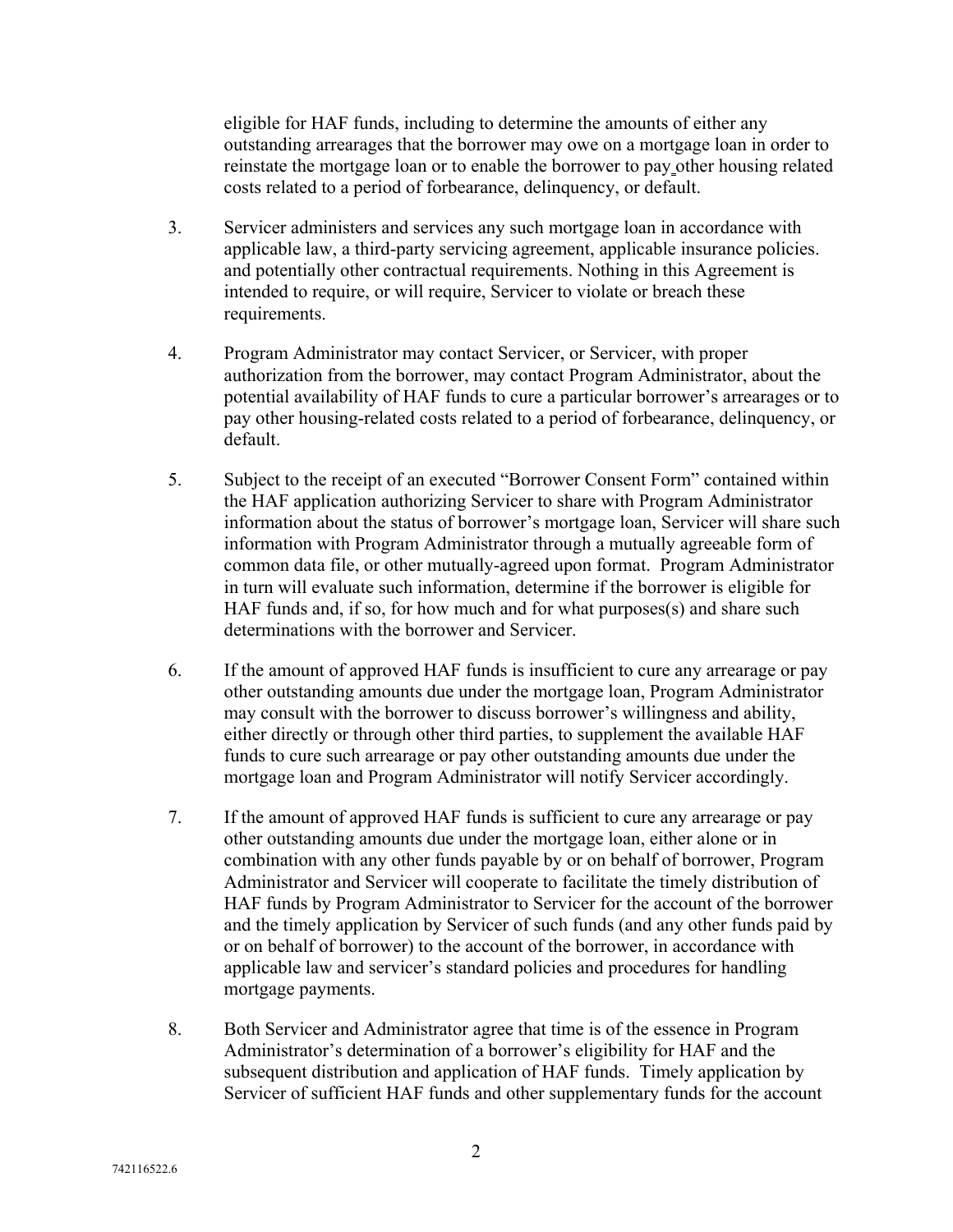of the borrower is governed by applicable law. Servicer agrees to halt any foreclosure proceedings once it has been notified the borrower has applied for HAF funds.

- 9. All communication that includes borrower's "Nonpublic Personal Information" between Program Administrator and Servicer will be through encrypted email, secure loan port or other similar secure electronic delivery system. In accordance with HUD, privacy, telemarketing, and information security laws, regulations, and guidelines, Program Administrator and Servicer will maintain or implement appropriate measures designed to (a) ensure the security and confidentiality of any Nonpublic Personal Information it receives from the other party, including, without limitation, appointing a manager or group to coordinate compliance with the confidentiality obligations herein, (b) protect against any anticipated threats or hazards to the security or integrity of such information, including, without limitation, implementing necessary screening and background checks for individuals that may access or use the Nonpublic Personal Information as permitted by this Agreement, (c) protect against unauthorized access to or use of such information that could result in substantial harm or inconvenience to the subject of such information, (d) ensure the proper disposal of all Nonpublic Personal Information received from the other party upon the termination of this Agreement for any reason, unless the information is required to be retained for legal or regulatory record retention purposes, (e) treat the Nonpublic Personal Information with at least the same degree of care that it uses to protect its own confidential and proprietary information of a similar nature but with no less than a reasonable degree of care, and (d) implement or utilize appropriate technological safeguards that are at least in compliance with the Gramm-Leach Bliley Act as well as any generally recognized industry standards. For the purposes of this Agreement, the term "Nonpublic Personal Information" is any information received from or provided by the other party which pertains to or identifies an individual, such as a name, postal address, e-mail or IP address, facsimile or phone number, mother's maiden name, social security or identification number, transactional, employment, or financial data, medical or health records, personal, gender, political, profile, account, and password information.
- 10. Execution of this Agreement is voluntary and either party may terminate this Agreement without cause with 30 days written notice. A Servicer may choose to participate in one or more HAF programs.
- 11. Program Administrator or its third-party partners assisting in the intake function must secure written authorization from each borrower to share information. Servicer must receive a copy of the signed Borrower Consent Form.
- 12. The MA HAF Program funds may be used for the following expenses for eligible homeowners:
	- a. *Category 1: Mortgage Assistance*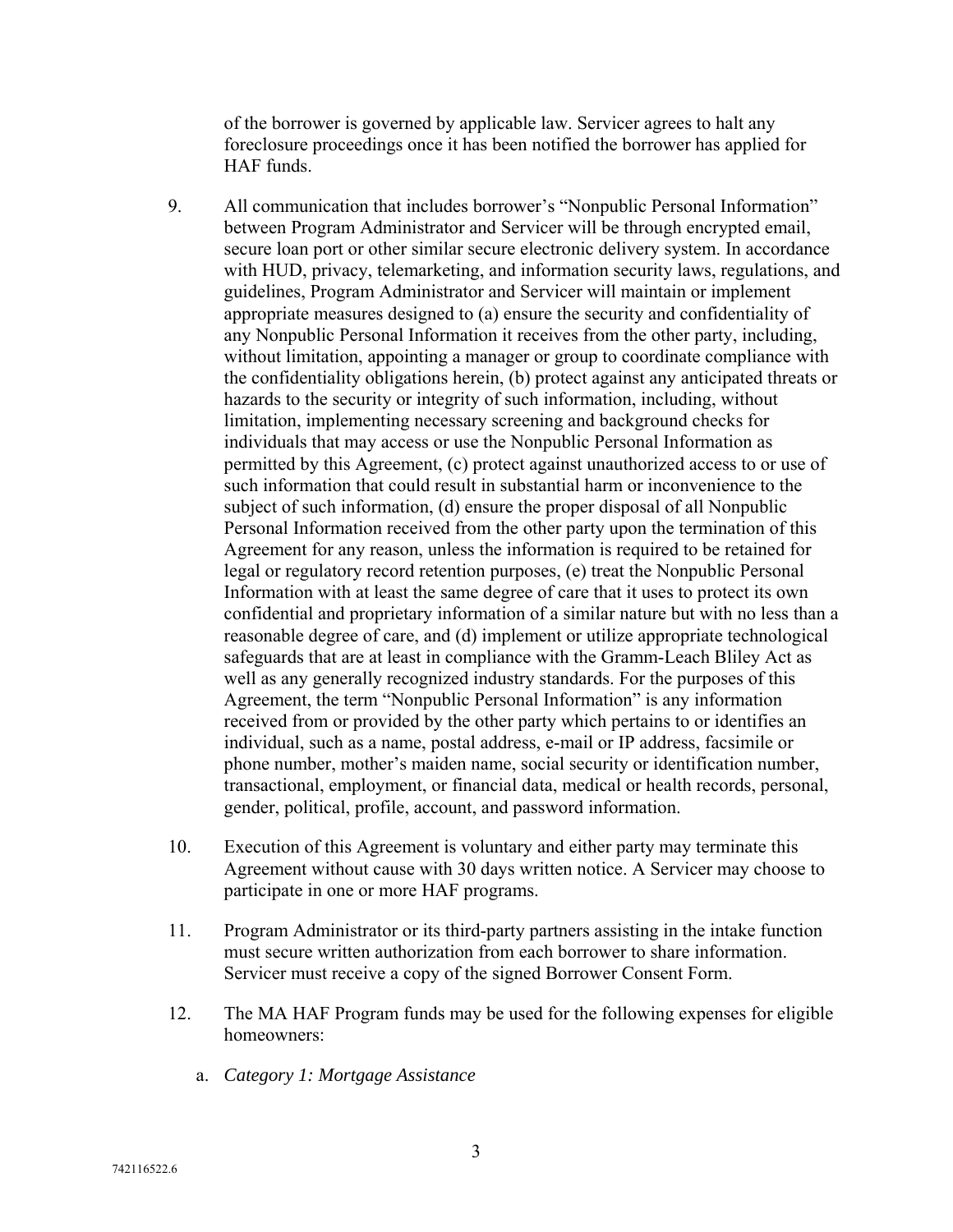- Financial assistance to allow a homeowner to reinstate a mortgage
- Mortgage principal reduction on a first mortgage (in an amount not to exceed delinquency plus applicable fees)
- Mortgage principal reduction on a second mortgage provided by a nonprofit or government entity, whether or not the second mortgage is forgivable or non-interest bearing (in an amount not to exceed delinquency plus applicable fees)
- Payment assistance for delinquent property taxes to prevent homeowner tax foreclosures
- Payment assistance for down payment assistance loans provided by nonprofit or government entities
- Facilitating mortgage interest rate reductions (in an amount not to exceed delinquency plus applicable fees) as part of a larger mortgage modification solution
- Payment assistance for other housing related costs related to reinstating the loan after a period of forbearance, delinquency, or default

# b. *Category 2: Property Charges Assistance (eligible only as necessary to facilitate a mortgage reinstatement)*

- Payment assistance for homeowner's utilities, such as water and sewer charges, where those missed payments could otherwise become a lien against the property
- Payment assistance for homeowner's insurance, flood insurance, and mortgage insurance, where those missed payments could otherwise become a lien against the property
- Payment assistance for homeowner's association fees or liens, condominium association fees, and common charges, where those missed payments could otherwise become a lien against the property
- 13. Servicer and Program Administrator may agree for the provision of reports and other information in mutually agreeable form and content relating to the subject of this Agreement.
- 14. Program Administrator is responsible for continuing eligibility of the borrower for its HAF program and any related fraud detection. Servicer will not be required to repay amounts applied to a borrower's loan if that borrower is later determined to be ineligible.
- 15. Servicer will conduct any transfer of servicing rights pertaining to mortgage loans covered under this Agreement in accordance with Regulation X implementing the Real Estate Settlement Procedures Act.
- 16. Where applicable, Program Administrator will provide at least 30 days' notice to Servicer before it will cease, reduce or otherwise vary borrower payments from